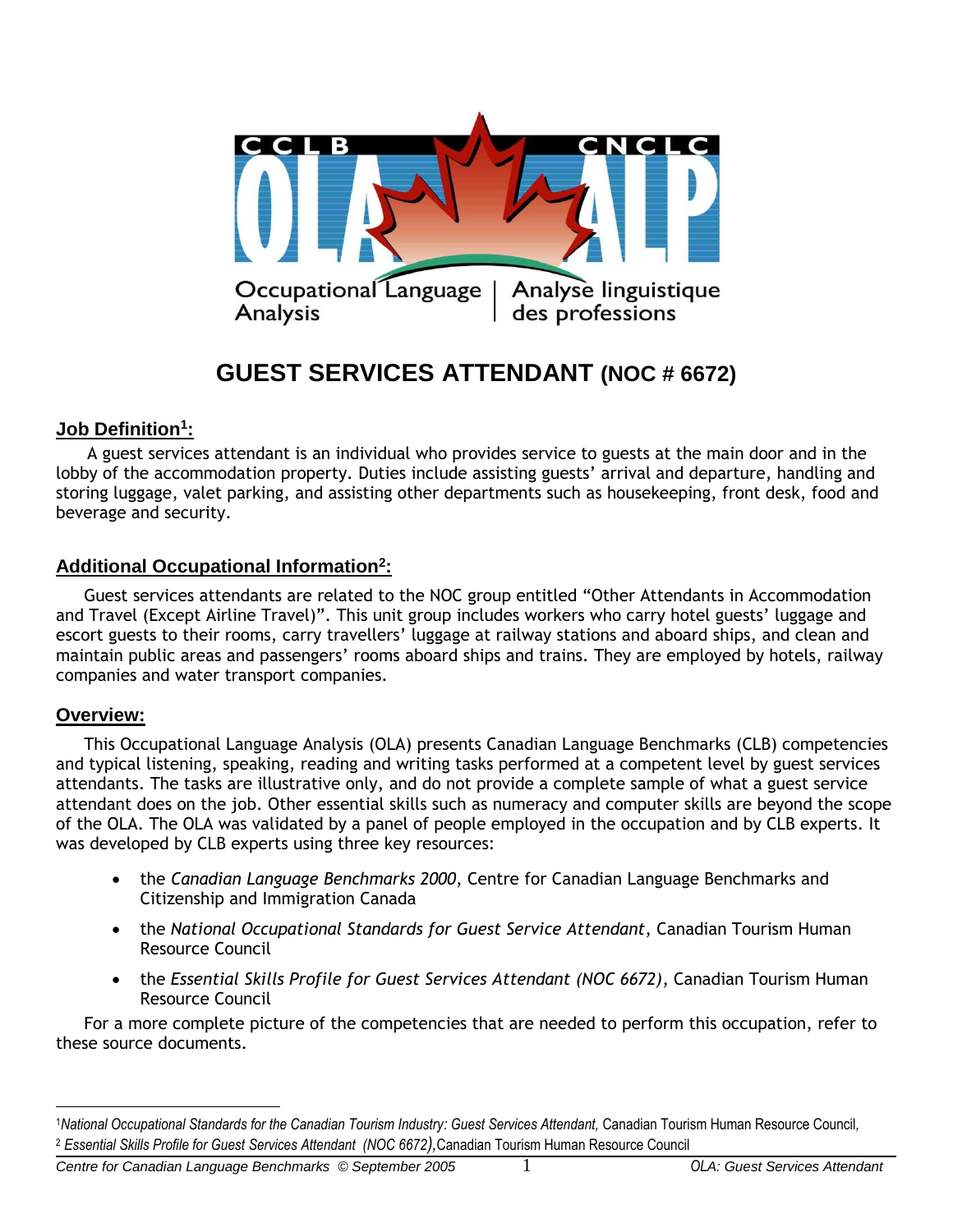# **How to Read this Occupational Language Analysis:**

The titles, numbers and sequence of categories are based on the *Canadian Language Benchmarks 2000*, which address four major skill areas Speaking, Listening, Reading and Writing. CLB competencies (language descriptors) are entered at the left margin and followed by a number indicating the benchmark level (1 – 12) for each competency. Sample occupational tasks (work/task descriptors)drawn from the Essential Skills Profile or the National Occupational Standards are indented and italicized underneath each competency and referenced to their source, as follows:

| <b>Task Source</b>                              | <b>Reference</b>                                   | <b>Example</b>                                                                        |
|-------------------------------------------------|----------------------------------------------------|---------------------------------------------------------------------------------------|
| <b>Essential Skills Profile</b>                 | $ES +$ the first letters of the profile<br>section | (ES-DU) = Essential Skills Profile, Document Use section                              |
| <b>National Occupational</b><br><b>Standard</b> | $NOS + the section/subsection$                     | (NOS-B2.5) = National Occupational Standard, Major<br>Category B, Skill 2; Subskill 5 |

# **Comparative Ratings:**

The following chart compares typical and most complex essential skills ratings for guest services attendants, based on the Essential Skills Profile, to the corresponding range of CLB ratings, as suggested in the *Canadian Language Benchmarks and Essential Skills Comparative Framework<sup>3</sup>* . These are general ranges and there may be some language tasks that fall outside of this range.

| <b>Skill Area</b> | <b>Typical</b>          |            | <b>Most Complex</b>     |            |
|-------------------|-------------------------|------------|-------------------------|------------|
|                   | <b>Essential Skills</b> | <b>CLB</b> | <b>Essential Skills</b> | <b>CLB</b> |
| <b>Speaking</b>   | $1 - 2$                 | $5 - 8$    | $1 - 2$                 | $5 - 8$    |
| Listening         | $1 - 2$                 | $5 - 8$    | $1 - 2$                 | $5 - 8$    |
| <b>Reading</b>    | $1 - 3$                 | $3 - 9$    | 4                       | 10         |
| Writing           | $1 - 7$                 | 4 - 7      | $3 - 4$                 | $8 - 9$    |

# **Common Conditions of Communication:**

| <b>Condition</b> | <b>Description</b>                                                                                                                             |  |
|------------------|------------------------------------------------------------------------------------------------------------------------------------------------|--|
| Purpose          | - providing customer service; taking/giving direction; documentation                                                                           |  |
| Audience         | - customers; one-on-one; group interaction; co-workers                                                                                         |  |
| Context          | $-$ physical context is immediate and predictable but the pace of the work and the, number,<br>variety and needs of customers can vary greatly |  |
| <b>Topic</b>     | - typically familiar, concrete topics; often repetitive;                                                                                       |  |
| Mode             | - typically face-to-face; often phone/radio contact; some computer                                                                             |  |

 $\overline{a}$ <sup>3</sup> *Canadian Language Benchmarks and Essential Skills Comparative Framework,* Centre for Canadian Language Benchmarks, 2005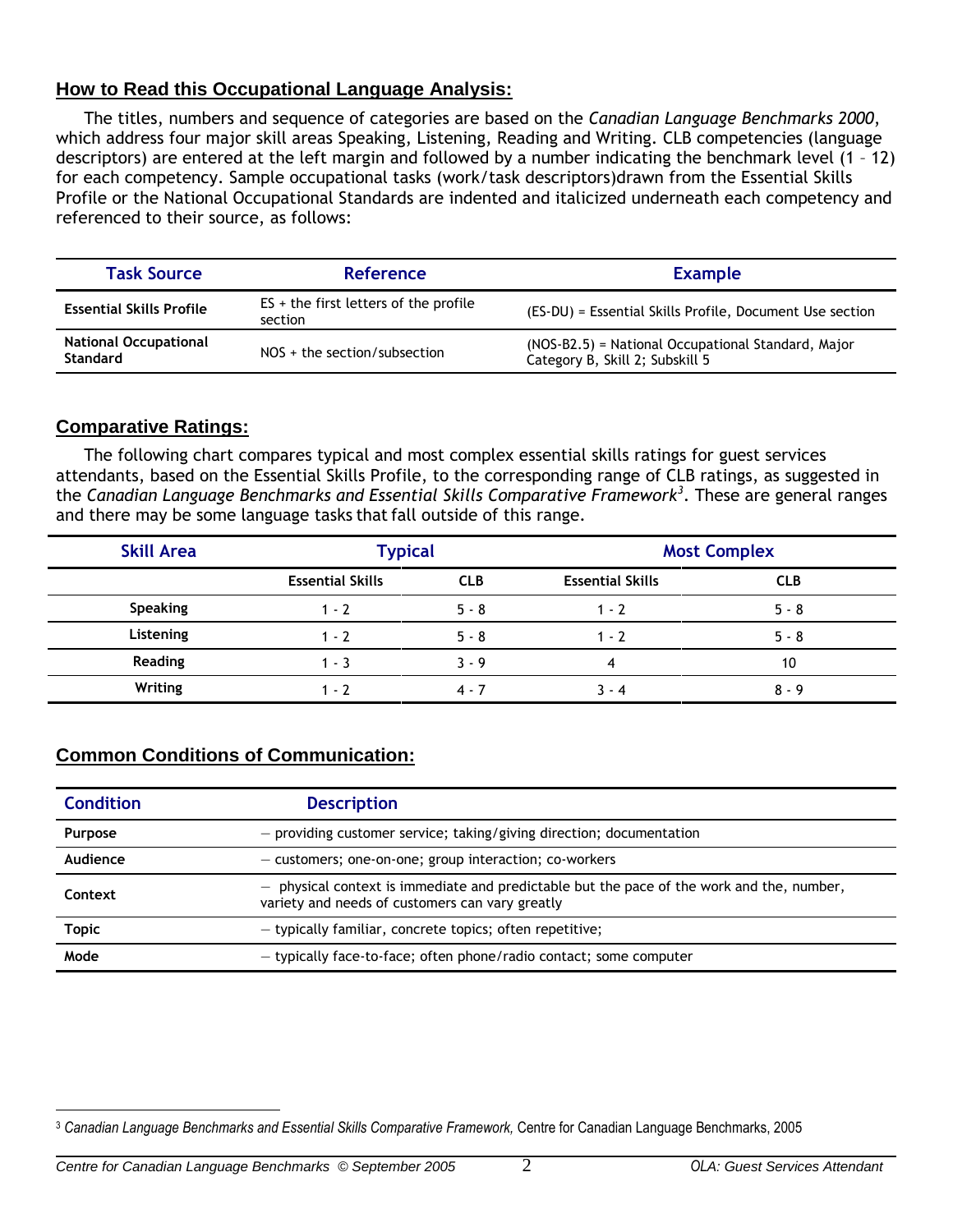# **Skill: Speaking**

# **I. Social Interaction**

### **Interpersonal Competencies**

### **Greet, introduce self and ask about the other person. (CLB 3)**

- *greet guests (ES-OC)*
- **Open, close and respond to short casual small talk. (CLB 4)**
	- *initiate small talk, e.g., weather, sports, local events (NOS-C2.1)*

### **Take leave appropriately. (CLB 4)**

- *before leaving, ask guest if there is anything else you can help with; give your name and number to guest for further assistance (NOS – C3.2)*
- *thank guest for staying at property; wish guest a pleasant journey (NoS-C4.1)*

# **Extend, accept or decline an invitation or offer. (CLB 5)**

- *offer to carry luggage (NOS-A1.5)*
- *accept gratuity graciously and thank guest (NOS-A5.1)*

### **Express and respond to compliments or congratulations. (CLB 5)**

*recognize and encourage individual strengths; give praise and constructive feedback (NOS-A2.2)*

### **Open, maintain and close a short routine formal conversation. (CLB 6)**

*point out property facilities and services when escorting guests to room; showing room to guests (NOS-C3.1)*

### **Make or cancel an appointment or arrangement. (CLB 6)**

- *make bookings on guest's behalf, e.g. for tours, dinner or show tickets (NOS-C3.3)*
- *arrange for rental car, limousine or taxi service; secretarial services; babysitting or pet care (NOS-C3.3)*

### **Express/respond to apology, regrets and excuses. (CLB 6)**

- *acknowledge concern; apologize for inconvenience (NOS-C3.9)*
- *[in the event of a property error] apologize immediately to guests involved (NOS-C3.8)*

# **Express and respond to gratitude, appreciation, complaint, disappointment, dissatisfaction, satisfaction and hope. (CLB 7)**

 *handle guest concerns; acknowledge concern; obtain facts; thank guest for voicing concern; take appropriate action (NOS-C3.9)*

# **Respond to a minor conflict or complaint. (CLB 8)**

- *deal with angry or dissatisfied guests in a range of situations (ES-OC)*
- *handle angry guests who are [for example} concerned about noise in the hallway or who do not have reservations; discussing the problem, finding them a room or through some compensation (ES-T)*

# **Conversation Management**

### **Encourage conversation by adding supportive comments. (CLB 6)**

*make polite conversation if guests are receptive (NOS-D2.1)*

### **Manage conversation. Check comprehension. (CLB 8)**

- *ensure verbal and nonverbal messages reinforce each other (NOS-B.1.3)*
- *paraphrase or ask questions to: confirm facts; clarify message (NOS-B1.5)*

# **Use a variety of strategies to keep conversation going. (CLB 8)**

- *vary tone, inflection, volume and speed, considering: intent of message; needs of listener (NOS -B1.3)*
- *choose words appropriate to the listener, e.g., avoid industry jargon when speaking to guests (NOS-B.1.3)*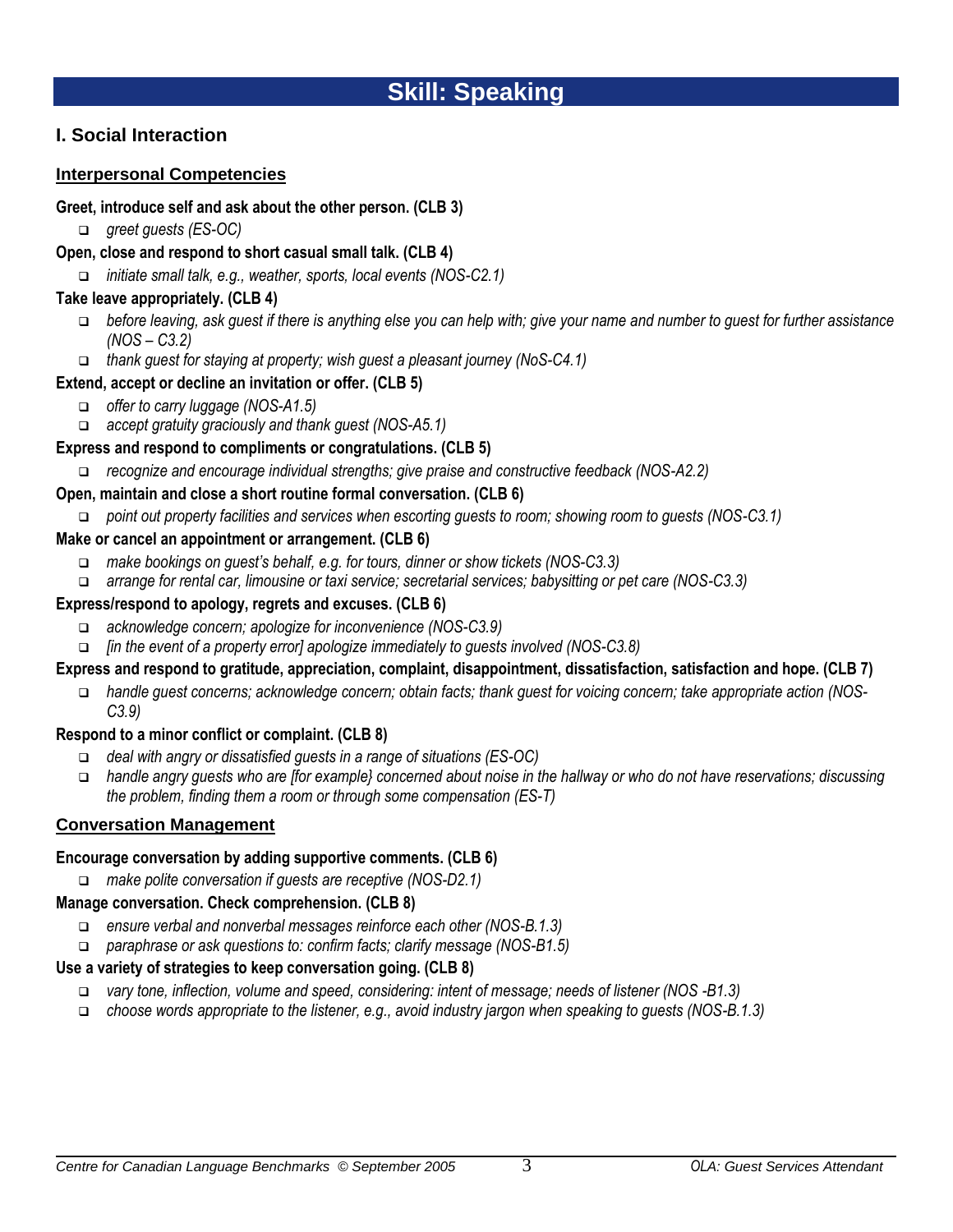# **Phone Competencies**

### **Answer the phone briefly according to the situation. (CLB 5)**

 *answer telephone promptly; smile when speaking; use natural voice and speak distinctly; greet caller; offer assistance (NOS-B2.1)*

### **Take live phone messages with five to seven details. (CLB 7)**

- *record names, dates, times, telephone numbers or special requests (NOS-B2.1)*
- *record message, including: date and time of call; name of caller and company name; area code and telephone number; brief description of needs; your name and initials(NOS- B2.2)*
- *verify accuracy of information with caller, e.g., read back telephone number and spelling of name (NOS-B2.2)*

### **Carry on a brief phone conversation in a professional manner. (CLB 8)**

*place call on hold, if necessary: ask caller's permission; transfer call, if necessary (NOS-B2.1)* 

# **II. Instructions**

### **Give a set of instructions dealing with simple daily actions and routines where the steps are not presented as a point-form sequence of single clauses. (CLB 6)**

*interact with co-workers or with those you supervise, direct to instruct, instill understanding (ES-OC)*

# **Give clear instructions and directions related to moderately complex familiar technical and non-technical tasks. (CLB 7)**

- *give guests directions (ES-OC)*
- *direct guest to registration area (NOS-C2.1)*
- *direct guest to room (NOS-C2.1)*

# **III. Suasion (Getting Things Done)**

### **Ask for, offer, and accept assistance. (CLB 3)**

- *ask for help, if required (NOS – A2.2)*
- *offer telephone number or to make reservations (NOS-C3.5)*

# **Call for emergency assistance. (CLB 5)**

- *[in case of fire] notify front desk and/or fire department (NOS-G1.2)*
- *call security and emergency response team in any dangerous situation (NOS-G1.1)*

# **Make a simple formal suggestion; provide reason. (CLB 6)**

- *offer extra services and amenities, for example: safety deposit box; laundry services; items available to guests; mini bar service (NOS-C3.2)*
- *advise guest to secure valuables in trunk (NOS-E1.8)*

### **Make a verbal request for an item. (CLB 6)**

- *call around and get assistance in house…(ES-TS)*
- *advise front desk of room status if touch-up required (NOS-E1.14)*

### **Make an extended suggestion on how to solve an immediate problem or make an improvement. (CLB 7)**

 *politely inform guest of how situation may be avoided in future, if applicable, e.g. use "do not disturb" sign to prevent cleaning staff from entering a room (NOS-3.8)*

### **Indicate problems and solutions in a familiar area. (CLB 8)**

 *identify concern [e.g., if room is not satisfactory], contact front desk to determine alternatives; explain alternatives to guest (NOS-C3.2)*

# **IV. Information**

# **Presentations**

### **Relate a detailed sequence of events from the past; tell a detailed story, including reasons and consequences. (CLB 6)**

 *for medical emergencies…communicate to other departments, inform management, provide input to prevent reoccurrence (NOS-G1.2)*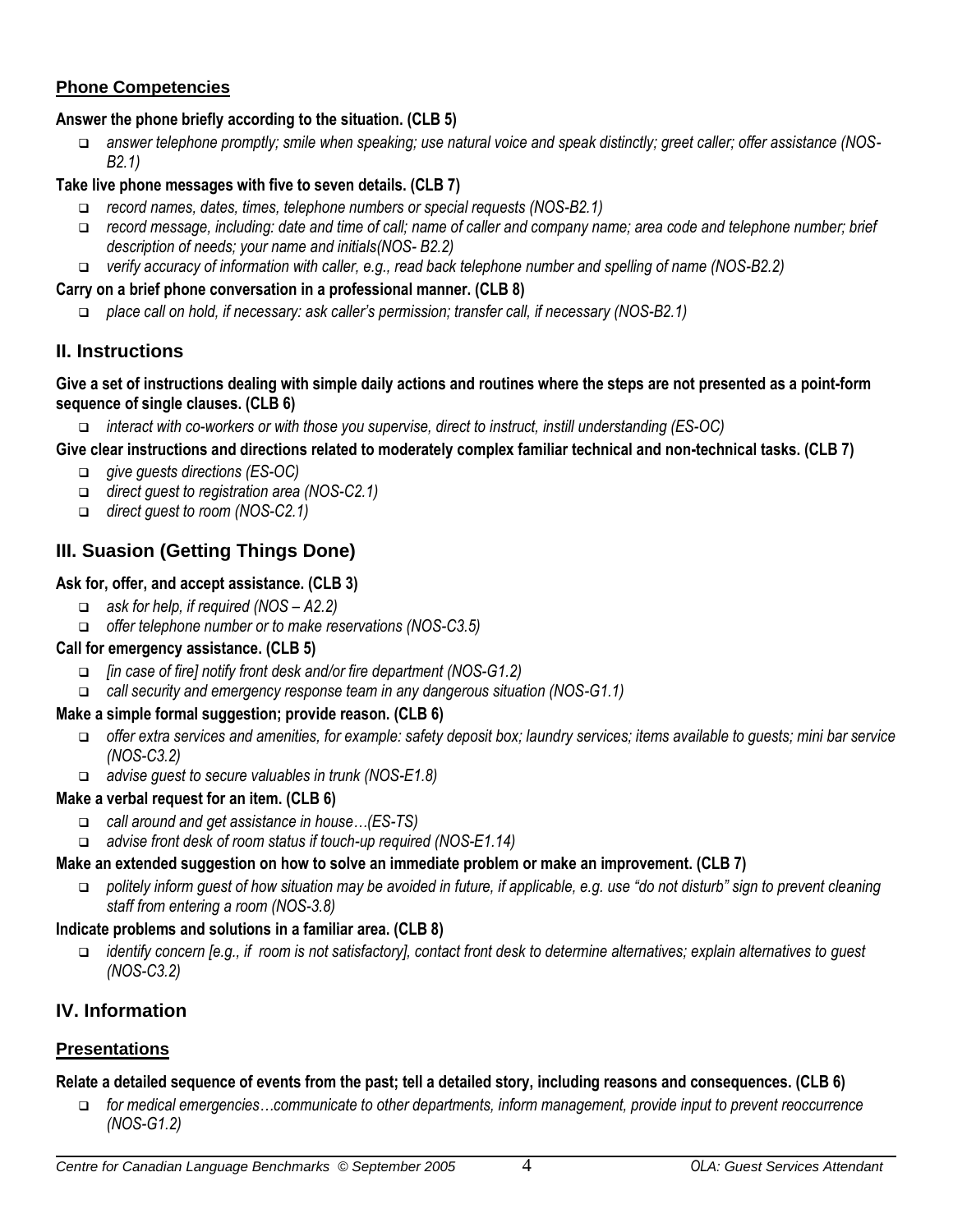### **Describe and compare people, places etc. (CLB 6)**

- *point out room features, if required, for example: television, video check-out, thermostat, mini bar (NOS-C3.2)*
- *greet tour guests and give them a short orientation to the hotel and hotel amenities (ES-OC)*

### **Describe, compare and contrast in detail two events, jobs or procedures. (CLB 7)**

*make referrals for services outside department/property, provide information, make recommendations (NOC-C3.5)*

### **Interaction One-on-One**

### **Ask for and provide information related to routine daily activities (e.g., personal, family, others, work). (CLB 5)**

- *communicate guests' needs to those who will act on them, such as communicating guest requests for wake up calls to the hotel operator (ES-OC)*
- *talk to suppliers to order special buses to transport guests (ES-OC)*
- *provide information about services, e.g. contact name, extent of services, hours or operation, location (NOS-3.5)*
- *inform tour director of luggage count.(NOS-C4.2)*

#### **Ask for and provide detailed information related to personal needs, varied daily activities and routine work requirements. (CLB 7)**

- *provide information to guests about various sites, including closing and opening times (ES-OC)*
- *communicate information to team-members (NOS-A2.2)*
- *notify door attendant of group arrival times (NOS-C2.2)*
- *discuss tour details with tour director, for example: room numbers; room changes; departure date; time of luggage pull; meal times (NOS-C2.3)*

### **Ask for and/or provide detailed information related to personal needs, varied daily activities and routine work requirements. (CLB 8)**

- *[promote] tourism…provide complete and accurate information (NOS-A4.2)*
- *share knowledge, feelings and pride, thus encouraging guests to experience what local area, zone/region, province/territory and country have to offer (NOS-A4.2)*

### **Discuss options. (CLB 8)**

- *offer alternate sources if request cannot be fulfilled (NOS-C3.3)*
- *make recommendations or suggest alternates, if asked (NOS-C3.5)*

# **Interaction in a Group**

### **Participate in a small group discussion/meeting on non-personal familiar topics and issues: express opinions, feelings, obligation, ability, certainty. (CLB 6)**

- *present information to a small group to provide/receive information; to instruct, instill understanding, knowledge (ES-OC)*
- *participate in daily briefings and discussions with co-workers (ES-WWO)*
- *attend staff meetings (NOS-D1.5)*

### **Participate in a small group discussion/meeting: express opinions and feelings; qualify opinion, express reservations, approval and disapproval. (CLB 7)**

 *participate in group discussion, to provide/receive information, explanation, direction; to coordinate work with that of others; to exchange information, opinions; to persuade (ES-OC)*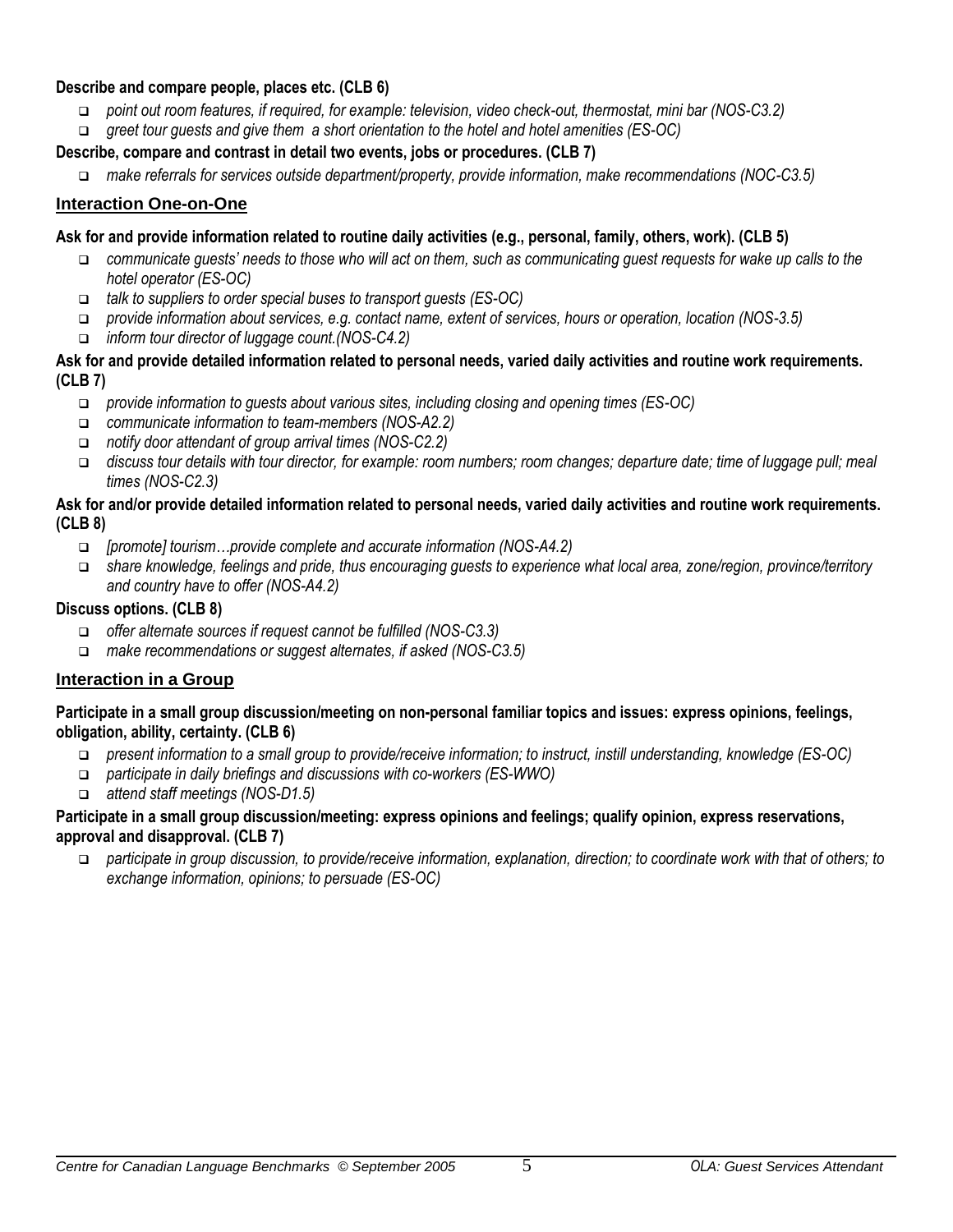# **Skill: Listening**

# **I. Social Interaction**

**Identify verbal and non-verbal details of social exchanges, including styles of greetings, leave-taking and introductions. (CLB 3)**

- *smile; make eye contact; approach guest in a relaxed manner (NOS-C1.1)*
- *ensure verbal and nonverbal messages reinforce each other (NOS-B1.3)*
- *establish eye contact: be sensitive to cultural differences when making or maintaining eye contact (NOS- B1.5)*

**Identify specific factual details and inferred meanings in dialogues of casual small talk, introductions, leave-taking, and in short phone calls. (CLB 4)**

- *listen for name at front desk (NOS-C2.1)*
- *contact front desk to confirm availability (NOS-D2.1)*

**Identify specific factual details and inferred meanings in dialogues containing openings and closings, making and cancelling of appointments, apologies, regrets, excuses, problems in reception and communication. (CLB 6)**

*make bookings on guest's behalf, e.g., for tours, dinners or show tickets (NOS- C3.3)* 

### **Identify mood/attitude of participants. (CLB 6)**

- *[observe, interpret] body language, e.g. posture, handshake, eye contact, gestures, facial expressions (NOS-B1.7)*
- *supply further details…if guests show interest (NOS-C3.1)*

**Identify stated and unspecified details, facts and opinions about situation and relationship of participants containing expression of and response to gratitude and appreciation, complaint, hope, disappointment, satisfaction, dissatisfaction, approval and disapproval. (CLB 7)**

- *ask guest if room is satisfactory: if not, identify concern, e.g., smoking/non smoking, bed size (NOS-C3.2)*
- *listen to guest: discuss concern in private area; empathize with guest; obtain facts, e.g. where and when problem took place (NOS-C3.9)*
- *respect speaker's feelings and opinions (NOS-B1.5)*

# **II. Instructions**

### **Follow sets of sequentially presented four- to five-clause everyday instructions and directions relating to movement and position in space, manner, frequency and duration. (CLB 4)**

- *clarify instructions with guest or front desk; (e.g.) room number…mode of transportation; number of bags to be brought down (NOS-C4.1)*
- *carry out guest's instructions regarding delivery, e.g. deliver to room or tag and store for delivery later (NOS-F1.3)*

# **Understand sets of instructions related to simple technical and non-technical tasks. (CLB 7)**

- *follow instructions, for example: make or program wake-up calls; deliver items; assist room service; collect mail (NOS-E1.10)*
- *clarify instructions with guest or front desk: obtain required information before going to room to pick up luggage: room number, name of guest; mode of transportation; number of bags; special disbursements, if any (NOS-C4.1)*

### **Understand simple directions on the phone. (CLB 7)**

- *record [phone] message, including: date and time of call; name of caller and company name…brief description of needs…(NOS-B2.2)*
- *use pager, cellular telephone or two-way radio (NOS-B3.1)*

# **III. Suasion (Getting Things Done)**

### **Demonstrate comprehension of details and speaker's purpose in suggestions, advice, encouragements and requests. (CLB 6)**

*fulfill requests, for example: make bookings…arrange for rental car…NOS-C3.3)*

**Demonstrate comprehension of details and speaker's purpose in directive requests, reminders, orders and pleas. (CLB 7)**

- *determine guest's needs, e.g., ask for detail (NOS-C3.3)*
- *determine type of service needed; time limits or deadlines (NOS-C3.5)*
- *accept direction (NOS-A1.4)*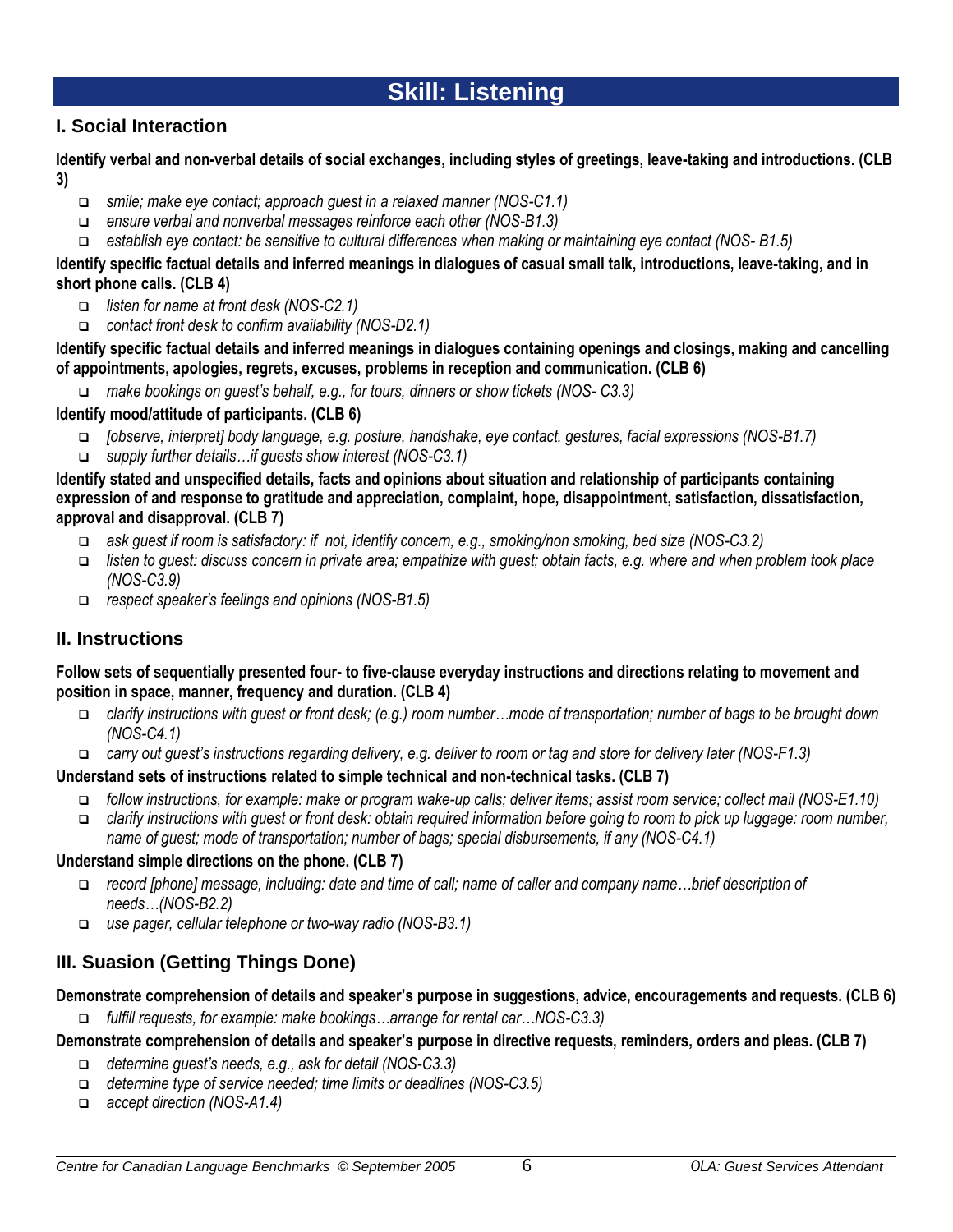# **IV**. **Information**

**Demonstrate comprehension of the gist, factual details and some inferred meanings by listening to a descriptive or narrative text. (CLB 5)**

- *[contact] information services: local publications, e.g. brochures; tourism bureaus, visitor services information (NOS-C3.4)*
- *attend staff meetings [to] keep up to date on changes in house policies (NOS-D1.5)*

### **Identify main ideas, supporting details, statements and examples in a descriptive or narrative presentation, or in a group interaction (e.g., meeting, discussion). (CLB 6)**

- *be a team player…be receptive to new ideas and feedback (NOS-A2.2)*
- *participate in group discussion; to seek, obtain information; to discuss (exchange information, opinions) (ES-OC)*

# **Skill: Reading**

# **I. Social Interaction Texts**

No communication tasks for this category were found in the source documents. These tasks may, in fact, exist for this occupation and will require individual assessment in each work context.

# **II. Instructions**

**Follow a set of written instructions on 10- to 13- step everyday procedures related to simple technical and non-technical tasks. (CLB 7)**

- *read…policy or procedure changes (ES-RT)*
- *read reports, such as policy documents, to provide feedback (ES-RT)*
- *read manuals…to understand to learn, to critique or evaluate (ES-RT)*

### **Follow formal instructions of advisory, instructional texts, and instructions for a familiar process/procedure that require integration of several pieces of information. (CLB 9)**

- *read the employee handbook, standards, equipment manuals and travel information (ES-RT)*
- *read training manuals…(ES-RT)*

# **III. Business/Service Texts**

# **Find information in formatted texts: forms, tables, schedules, directories. (CLB 3)**

- *read luggage, parking and valet tags, lobby signs and reader boards (ES-DU)*
- *scan labels on luggage tags for information (ES-RT)*
- *compare ticket numbers with claim tickets on luggage (NOS-C4.1)*

# **Find information in formatted texts: forms, tables, schedules, directories. (CLB 4)**

- *check claim ticket for special disbursements, e.g. frozen packages (NOS-C4.1)*
- *read reports such as arrival/departure reports or late check-out reports (ES-DU)*
- *look up information in phone books (ES-DU)*
- *scan checklists during the shift for inventory, checking-in and posting (ES-DU)*

### **Get information from short business brochures, notices, form letters and flyers. (CLB 4)**

- *scan brochures to give directions and provide information to guests (ES-DU)*
- *read notes, letters from guests and memos for information (ES-RT)*
- *read bulletins and memos, to keep up to date on changes to house policies (NOS-D1.5)*

#### **Identify factual details and some inferred meanings in moderately complex business/service texts, including formatted texts. (CLB 5)**

- *read bus, shuttle bus and airline schedules, to provide information to guests and to determine if there have been any changes (ES-DU)*
- *read weather and ski reports, for example, to check the wind for sailing or to check road conditions (ES-DU)*
- *read rooming and Very Important People (VIP) lists and special needs lists, for example for the disabled (ES-DU)*
- *read guest comment forms and room change slips (ES-DU)*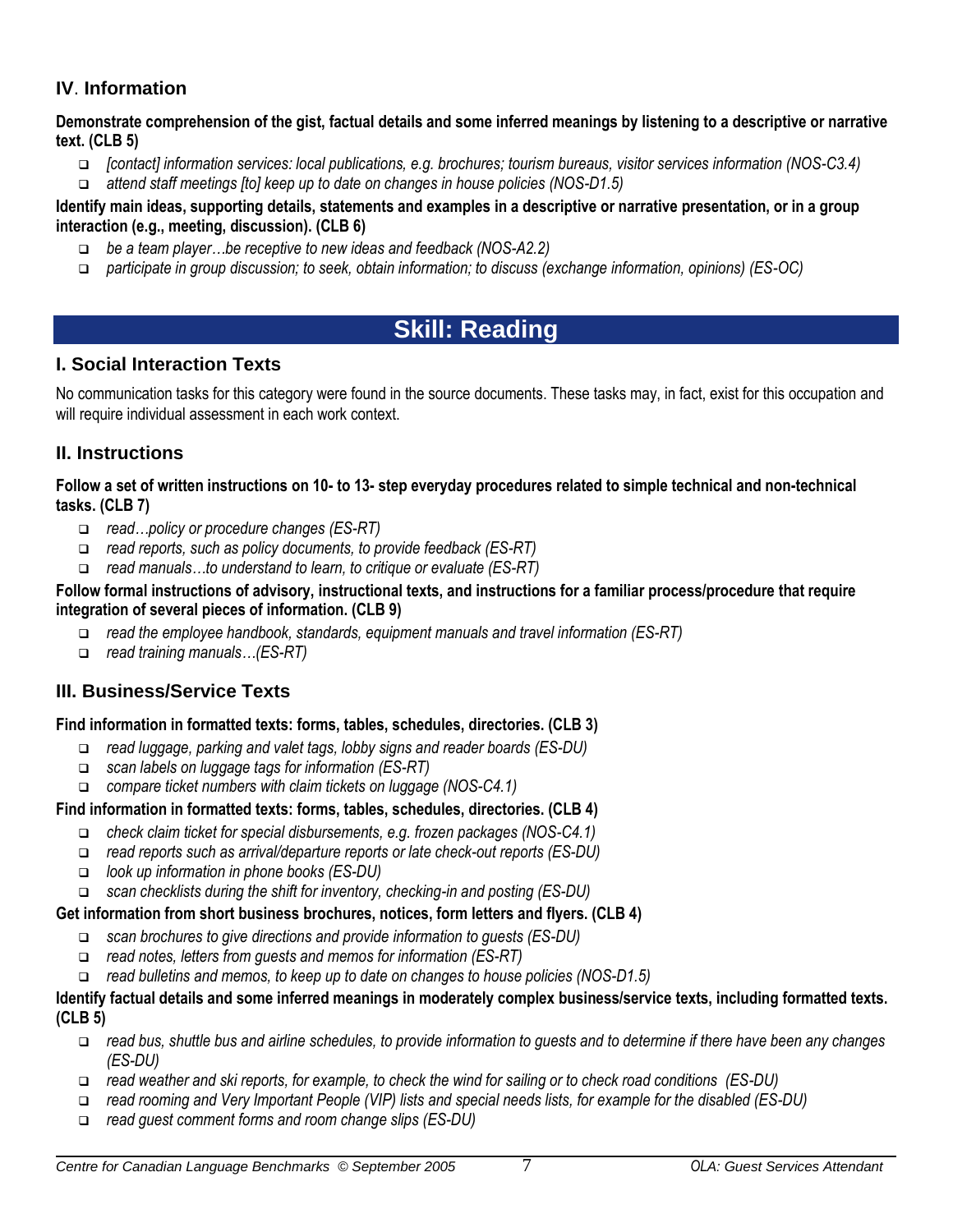#### **Identify factual details and some inferred meanings in moderately complex texts containing advice, requests, specifications. (CLB 6)**

- *read convention agendas to obtain information and make decisions (ES-DU)*
- *[read] other types of reports, e.g., property occupancy; arrivals/departures; VIP lists; schedules; daily, weekly and monthly reports (NOS-E1.6)*

### **Locate three or four pieces of information in moderately complex formatted texts. (CLB 7)**

- *read function sheets in order to obtain information about the functions being held in the hotel [e.g.], location, time, type of function and the number of people involved (ES-DU)*
- *use daily function sheets: identify details about activities and functions, for example: location; date and time; contact name; number of people attending; services to be provided (NOS-E1.6)*

### **Identify factual and inferred meanings in written proposed solutions, recommendations and proposals; and in statements of rules, regulations, laws and norms of behaviour. (CLB 8)**

- *read manuals, specifications, regulations, to scan for specific information, skim for overall meaning, understand and learn or critique and evaluate (ES-RT)*
- *read reports, such as policy documents, to provide feedback (ES-RT)*
- *read the employee handbook, standards, equipment manuals and travel information (ES-RT)*
- *read employee's handbook (NOS-A6.1)*

### **Obtain information for key work/business tasks by locating and integrating several pieces of information in complex prose texts and formatted texts. (CLB 9)**

 *refer to training manuals in order to refresh and update themselves on aspects of the job...synthesize information and understand the many parts of the job and manual (ES-RT)* 

# **IV. Informational Texts**

# **Get the gist, key information, and important detail of simple explicit one- to two-paragraph texts. (CLB 3)**

- *read entries in the log book made by other staff in order to obtain information (ES-RT)*
- *read messages at beginning of shift to be aware of events from previous shift (NOS-E1.3)*

### **Get the gist, key information and important detail of simple, explicit two- to three-paragraph texts (e.g., news articles, educational/content materials, stories). (CLB 4)**

*read newspapers in order to answer guest inquiries about current events or sports (ES-RT)*

### **Demonstrate comprehension of a two- or three-paragraph moderately complex descriptive or narrative text on a familiar topic. (CLB 5)**

- *read memos, newsletter or electronic mail (e-mail) for announcements, policy or procedure changes and information on promotion and events (ES-RT)*
- *[obtain information from] information services: local publications, e.g. brochures; tourism bureaus, visitor services information (NOS-C3.4)*

# **Demonstrate comprehension of standard maps, basic diagrams, basic graphs. (CLB 5)**

*interpret the hotel floor plan and maps of the city, province and world (ES-DU)*

# **Show comprehension of a one-page moderately complex descriptive/narrative text on a familiar topic. (CLB 6)**

*read incident reports which describe confidential information to understand or to learn (ES-RT)*

# **Information Literacy/Reference and Study Skills Competencies**

# **Access and locate information through tables of content, indexes and glossaries. (CLB 5)**

*read the employee handbook, standards, equipment manuals and travel information (ES-RT)*

### **Access and locate three or four pieces of information in on-line electronic reference sources (e.g., World Wide Web, library databases), if available, or from print reference sources. (CLB 7)**

*locate legislation, e.g. locate in library (NOS – A6.1)*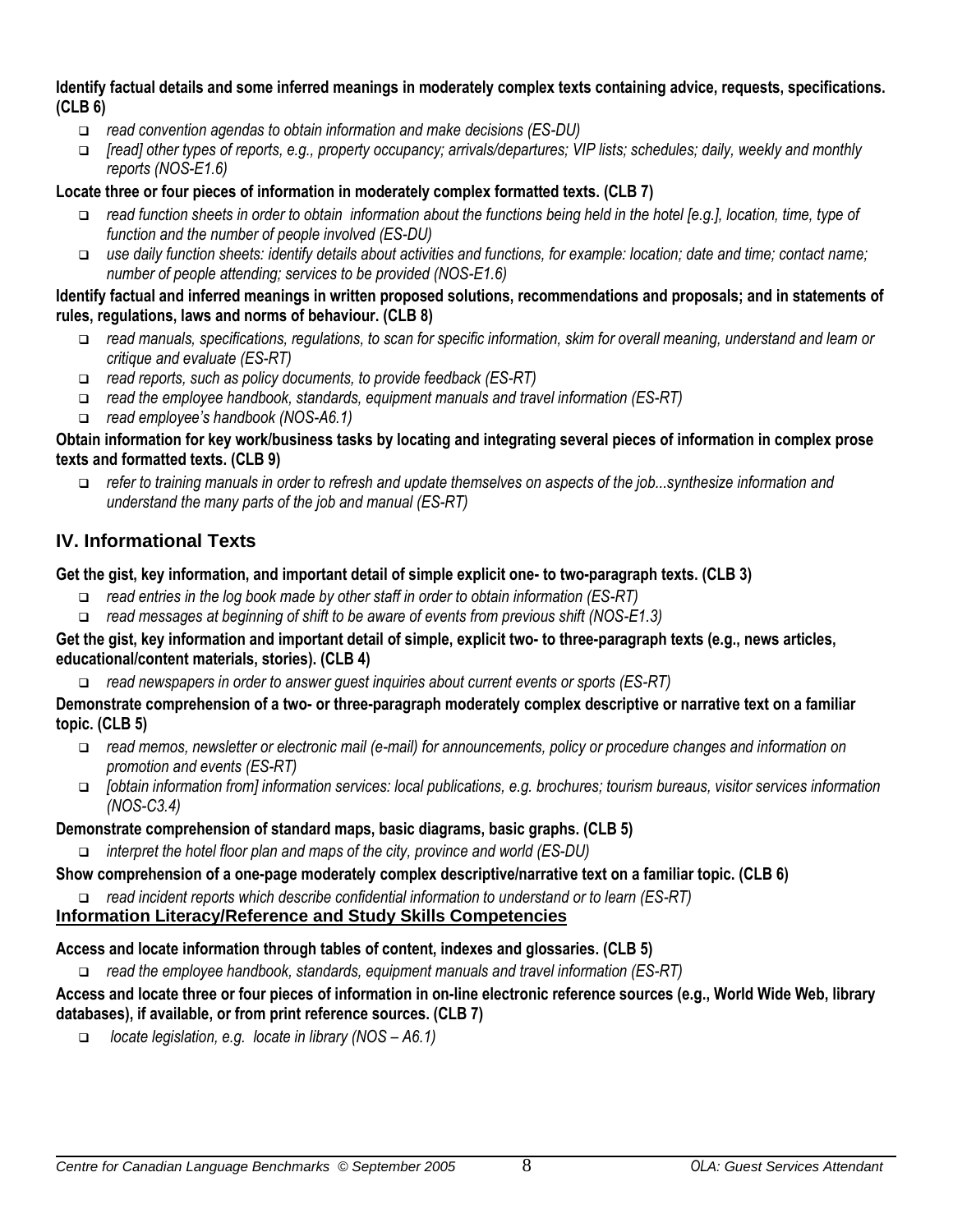# **Skill: Writing**

# **I. Social Interaction**

No communication tasks for this category were found in the source documents. These tasks may, in fact, exist for this occupation and will require individual assessment in each work context.

# **II. Recording/Reproducing Information**

#### **Copy short texts to record information for personal use, or to complete tasks, or to learn information. (CLB 4)**

- *be aware of external services available, e.g. information services; cultural events (NOS-C3.4)*
- *provide information about services, e.g. contact name, extent of services, hours of operation, location (NOS-C3.5)*
- *know telephone numbers and extensions for housekeeping, security, front desk…INOS-D1.2)*

### **Take live phone messages, voice mail messages or pre-recorded information with five to seven details. (CLB 5)**

 *record [phone] message, including: date and time of call; name of caller and company name; area code and telephone number; brief description of needs; your name or initials; verify accuracy of information…(NOS-B2.2)*

### **III. Business/Service Messages**

#### **Convey simple business messages as written notes. (CLB 4)**

- *write notes to track records of special requests and assignments or to justify busy times (ES-W)*
- *issue vouchers for valet parking, miscellaneous charges, taxis or other amenities (ES-DU)*

### **Fill out forms. (CLB 5)**

- *fill in forms featuring checklist of daily tasks (ES-DU)*
- *tag luggage, noting on claim ticket: guest's name and room number; number of bags; indicate that luggage is for check-in (NOS – C2.1)*
- *fill out parking pass: guest room number; make of vehicle; license number; any damage to vehicle…(NOS-E1.8)*

### **Convey business messages as written notes. (CLB 5)**

- *write notes, electronic mail messages or faxes in order to communicate information (ES-W)*
- *send and receive e-mail (ES-OC)*

### **Convey business messages as written notes. (CLB 6)**

- *record shift information as required, for example: requests from guests or employees; maintenance requests; cleaning requests; security concerns; difficulties with guests; reminders (NOS-E1.3)*
- *ensure information recorded is clear, legible and complete (NOS-E1.3)*
- *use correct grammar, spelling, punctuation and titles; language appropriate to purpose (NOS – B1.6)*

### **Fill out moderately complex forms. (CLB 6)**

- *fill in courier waybills (ES-DU)*
- *total amounts on credit/debit slips, courier waybills and purchase orders (ES-N)*
- *fill in incident, accident and lost luggage report forms (ES-DU)*
- *fill in purchase orders, credit/debit slips for guest purchases and paid-out slips (ES-DU)*

#### **Convey business messages as written notes to pass on routine information, make requests, or respond to recommendations and warnings. (CLB 7)**

- *use format suited to purpose, e.g. log book, personal note (NOS-B1.6)*
- *use clear and concise language; correct grammar, spelling, punctuation and titles; language appropriate to purpose (NOS-B1.6)*
- *write log book entries varying from a few lines to a full page to provide information from the previous shift, such as delayed luggage and special requests, such as a room requiring urgent cleaning or a guest requesting a newspaper (ES-W)*

### **Convey business messages as written notes, memoranda, letters of request, or work record log entries, to indicate a problem, to request a change, or to request information. (CLB 8)**

*write memos and letters to co-workers or guests (ES-CU)*